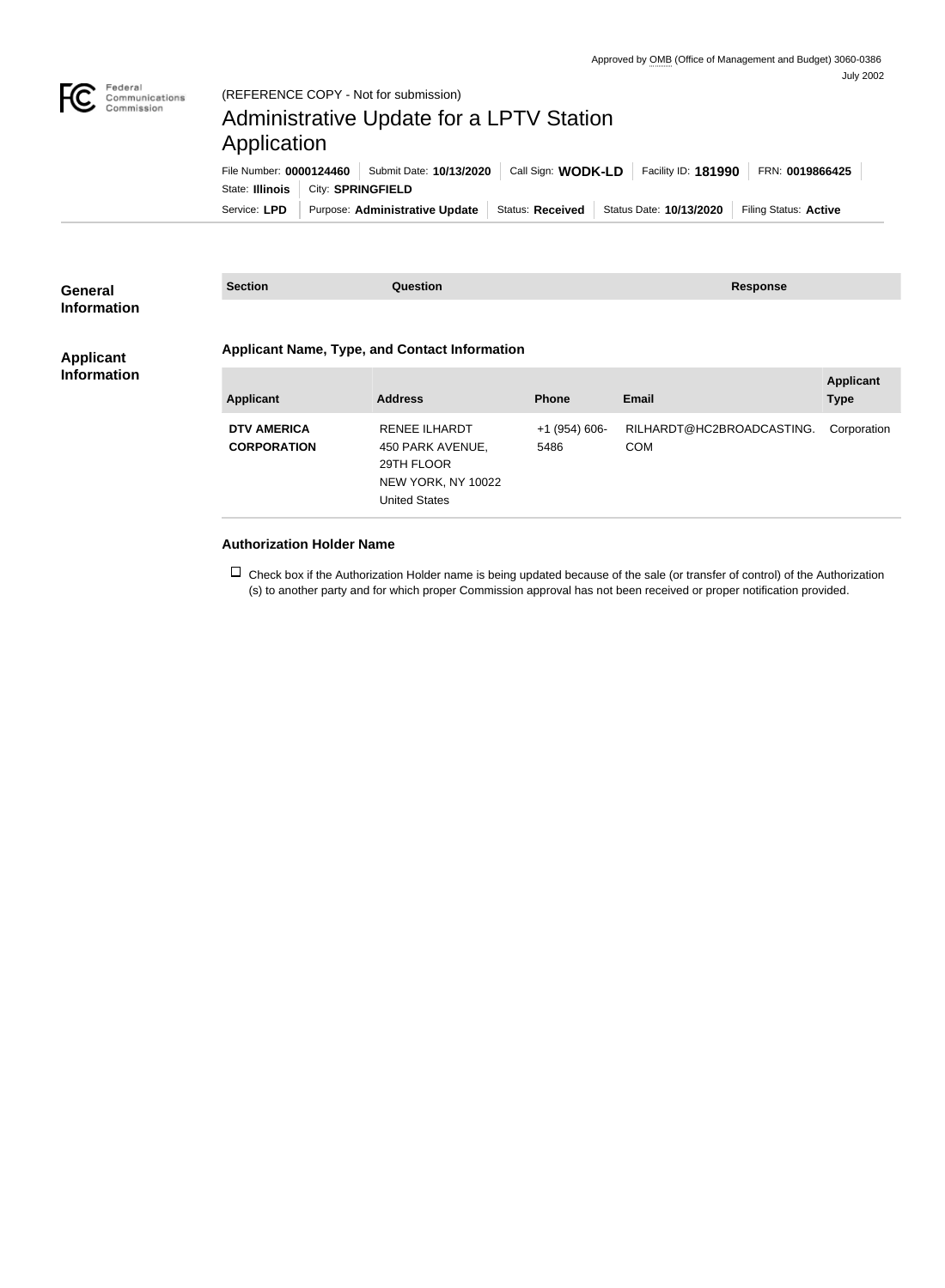| <b>Contact</b><br><b>Representatives</b><br>(4) | <b>Contact Name</b>                                                                                         | <b>Address</b>                                                                                            | <b>Phone</b>          | <b>Email</b>                            | <b>Contact Type</b>                       |
|-------------------------------------------------|-------------------------------------------------------------------------------------------------------------|-----------------------------------------------------------------------------------------------------------|-----------------------|-----------------------------------------|-------------------------------------------|
|                                                 | <b>PAUL CICELSKI</b><br><b>LERMAN SENTER</b><br><b>PLLC</b>                                                 | PAUL CICELSKI<br>2001 L STREET, NW<br><b>SUITE 400</b><br>WASHINGTON, DC<br>20036<br><b>United States</b> | $+1(202)$<br>416-6756 | PCICELSKI@LERMANSENTER.<br><b>COM</b>   | Legal<br>Representative                   |
|                                                 | <b>KURT HANSON</b><br>CHIEF TECHNICAL<br><b>OFFICER</b><br><b>DTV AMERICA</b><br><b>CORPORATION</b>         | <b>KURT HANSON</b><br>450 PARK AVENUE,<br>29TH FLOOR<br>NEW YORK, NY 10022<br><b>United States</b>        | $+1(212)$<br>339-5853 | KHANSON@HC2BROADCASTING.<br><b>COM</b>  | Technical<br>Representative               |
|                                                 | <b>REBECCA HANSON</b><br>EVP AND GENERAL<br>COUNSEL<br><b>DTV AMERICA</b><br><b>CORPORATION</b>             | <b>REBECCA HANSON</b><br>450 PARK AVENUE,<br>29TH FLOOR<br>NEW YORK, NY 10022<br><b>United States</b>     | $+1(212)$<br>339-5832 | rhanson@hc2broadcasting.com             | Legal<br>Representative                   |
|                                                 | <b>RENEE ILHARDT</b><br><b>VP, REGULATORY</b><br><b>AFFAIRS</b><br><b>DTV AMERICA</b><br><b>CORPORATION</b> | <b>RENEE ILHARDT</b><br>450 PARK AVENUE,<br>29TH FLOOR<br>NEW YORK, NY 10022<br><b>United States</b>      | $+1(954)$<br>606-5486 | RILHARDT@HC2BROADCASTING.<br><b>COM</b> | <b>CORPORATE</b><br><b>REPRESENTATIVE</b> |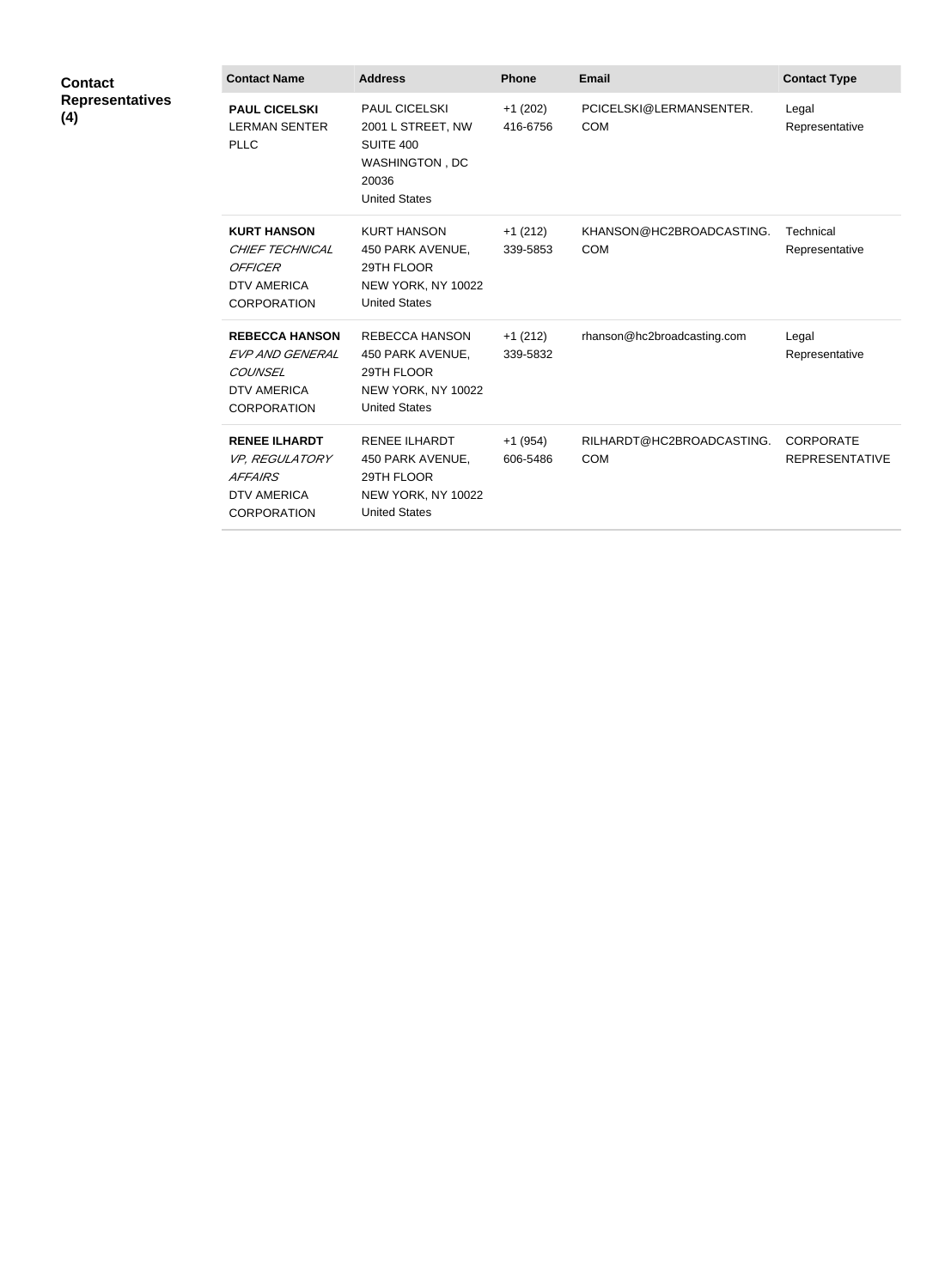| <b>Certification</b> | <b>Section</b>                                    | <b>Question</b>                                                                                                                                                                                                                                                                                                                                                                                                                                                                                                                                                                                                                                                                                                                                                                                                                                                 | <b>Response</b>                          |
|----------------------|---------------------------------------------------|-----------------------------------------------------------------------------------------------------------------------------------------------------------------------------------------------------------------------------------------------------------------------------------------------------------------------------------------------------------------------------------------------------------------------------------------------------------------------------------------------------------------------------------------------------------------------------------------------------------------------------------------------------------------------------------------------------------------------------------------------------------------------------------------------------------------------------------------------------------------|------------------------------------------|
|                      | <b>General Certification</b><br><b>Statements</b> | The Applicant waives any claim to the use of any particular<br>frequency or of the electromagnetic spectrum as against the<br>regulatory power of the United States because of the previous<br>use of the same, whether by authorization or otherwise, and<br>requests an Authorization in accordance with this application<br>(See Section 304 of the Communications Act of 1934, as<br>amended.).                                                                                                                                                                                                                                                                                                                                                                                                                                                             |                                          |
|                      |                                                   | The Applicant certifies that neither the Applicant nor any other<br>party to the application is subject to a denial of Federal<br>benefits pursuant to §5301 of the Anti-Drug Abuse Act of<br>1988, 21 U.S.C. §862, because of a conviction for possession<br>or distribution of a controlled substance. This certification<br>does not apply to applications filed in services exempted<br>under $\S1.2002(c)$ of the rules, 47 CFR . See $\S1.2002(b)$ of the<br>rules, 47 CFR §1.2002(b), for the definition of "party to the<br>application" as used in this certification §1.2002(c). The<br>Applicant certifies that all statements made in this application<br>and in the exhibits, attachments, or documents incorporated<br>by reference are material, are part of this application, and are<br>true, complete, correct, and made in good faith.       |                                          |
|                      | <b>Authorized Party to Sign</b>                   | <b>FAILURE TO SIGN THIS APPLICATION MAY RESULT IN</b><br>DISMISSAL OF THE APPLICATION AND FORFEITURE OF<br><b>ANY FEES PAID</b><br>Upon grant of this application, the Authorization Holder may<br>be subject to certain construction or coverage requirements.<br>Failure to meet the construction or coverage requirements will<br>result in automatic cancellation of the Authorization. Consult<br>appropriate FCC regulations to determine the construction or<br>coverage requirements that apply to the type of Authorization<br>requested in this application.<br>WILLFUL FALSE STATEMENTS MADE ON THIS FORM OR<br>ANY ATTACHMENTS ARE PUNISHABLE BY FINE AND/OR<br>IMPRISONMENT (U.S. Code, Title 18, §1001) AND/OR<br>REVOCATION OF ANY STATION AUTHORIZATION (U.S.<br>Code, Title 47, §312(a)(1)), AND/OR FORFEITURE (U.S.<br>Code, Title 47, §503). |                                          |
|                      |                                                   | I certify that this application includes all required and relevant<br>attachments.                                                                                                                                                                                                                                                                                                                                                                                                                                                                                                                                                                                                                                                                                                                                                                              | Yes                                      |
|                      |                                                   | I declare, under penalty of perjury, that I am an authorized<br>representative of the above-named applicant for the<br>Authorization(s) specified above.                                                                                                                                                                                                                                                                                                                                                                                                                                                                                                                                                                                                                                                                                                        | <b>Rebecca Hanson</b><br>General Counsel |
|                      |                                                   |                                                                                                                                                                                                                                                                                                                                                                                                                                                                                                                                                                                                                                                                                                                                                                                                                                                                 | 10/13/2020                               |